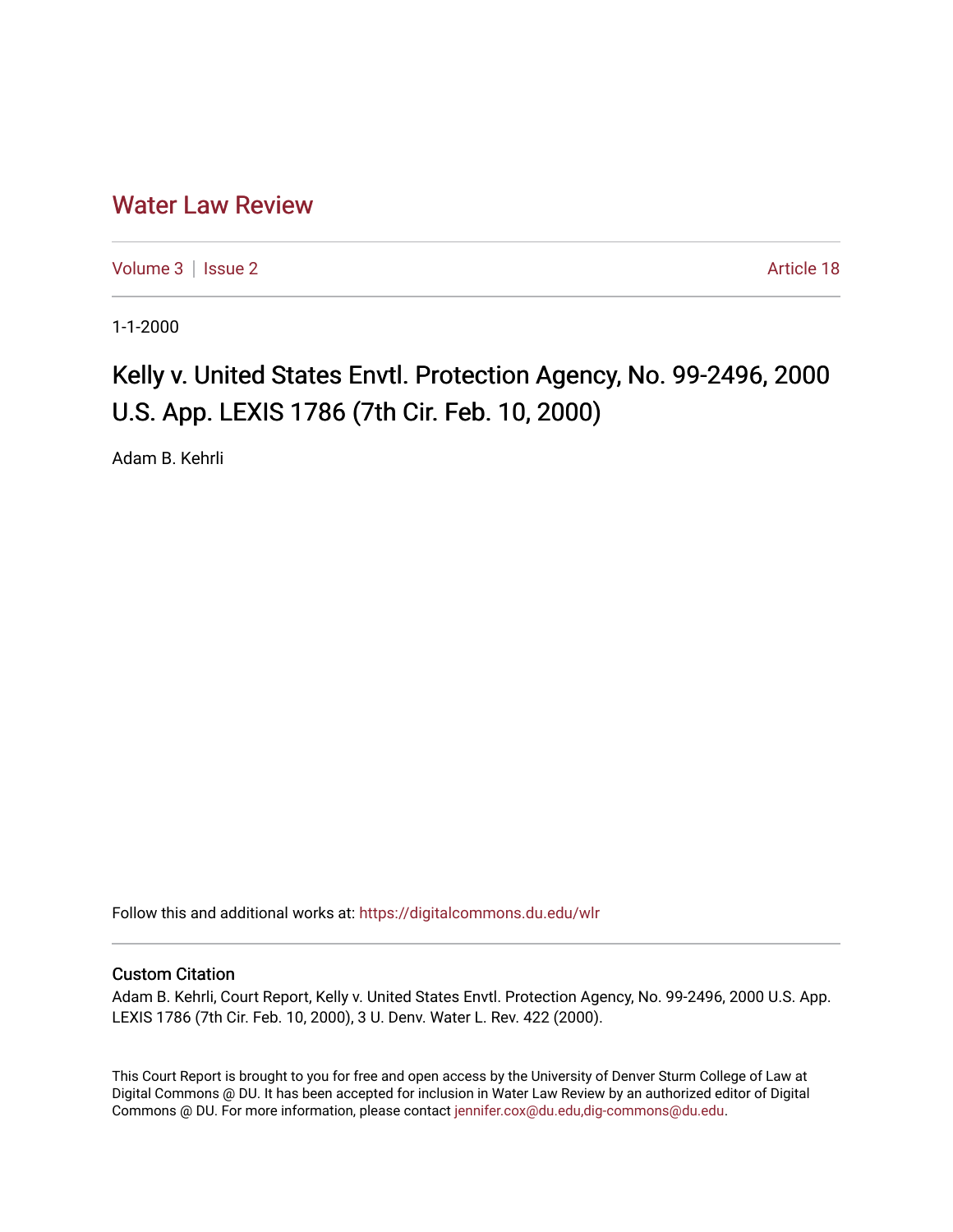magnitude of the task of issuing permits suggested that Congress intended to allow subordinate Corps officials to issue permits and specify permit The court noted that the Corps processed approximately 11,000 permits per year, a task too daunting for one person. Finally, the court stated that "when Congress revisits a statute giving rise to a longstanding administrative interpretation without pertinent change, the congressional failure to revise or repeal the agency's interpretation is persuasive evidence that the interpretation is the one intended by Congress."

Finally, the court addressed whether the conditions imposed on the permit were related to the discharge. The court noted that the CWA itself did not specify how closely the conditions must relate to the discharge. They held that permit conditions were valid if reasonably related to the discharge, whether directly or indirectly. From the record, the court could not determine with certainty whether the conditions adopted from the EIS are reasonably related to the discharge.

The court held that the Secretary could subdelegate authority to issue permits to agency officials. Thus, the court reversed and remanded the case to determine whether the conditions of the permit were reasonably related to the discharge.

*Kimberley Crawford*

## **SEVENTH CIRCUIT**

Kelly v. United States Envtl. Protection Agency, No. **99-2496,** 2000 **U.S. App.** LEXIS **1786** (7th Cir. Feb. **10,** 2000) (holding that negligence or knowledge was not required for civil or administrative penalties for violations of the Clean Water Act).

Thomas Kelly bought property adjacent to Lake Koshkonong in Jefferson County, Wisconsin with the intention of turning it into a subdivision. A 3.5-acre swale, or low-lying marsh, existed on this property. As part of the development, Kelly began filling in the swale. In August 1990, with thirty percent of the swale filled, the Army Corps of Engineers ("Corps") informed Kelly that he needed a federal permit to discharge fill material into the swale, and later the Corps mailed him an application for a permit. Kelly continued to fill the swale because an attorney advised him that he did not need a permit.

When the Corps returned in September 1990, almost ninety percent of the swale contained fill material. The United States Environmental Protection Agency ("EPA") found that Kelly violated the Clean Water Act ("CWA") by filling a wetland without a permit, and ordered him to remove the fill and restore the swale to its prior condition. Kelly hired a friend, Jonathan Prisk, to do some of the work. In January 1994, Kelly again hired Prisk to dig pits in the swale, bury debris left by the previous summer's flooding, and level the ground. Prisk inquired about the